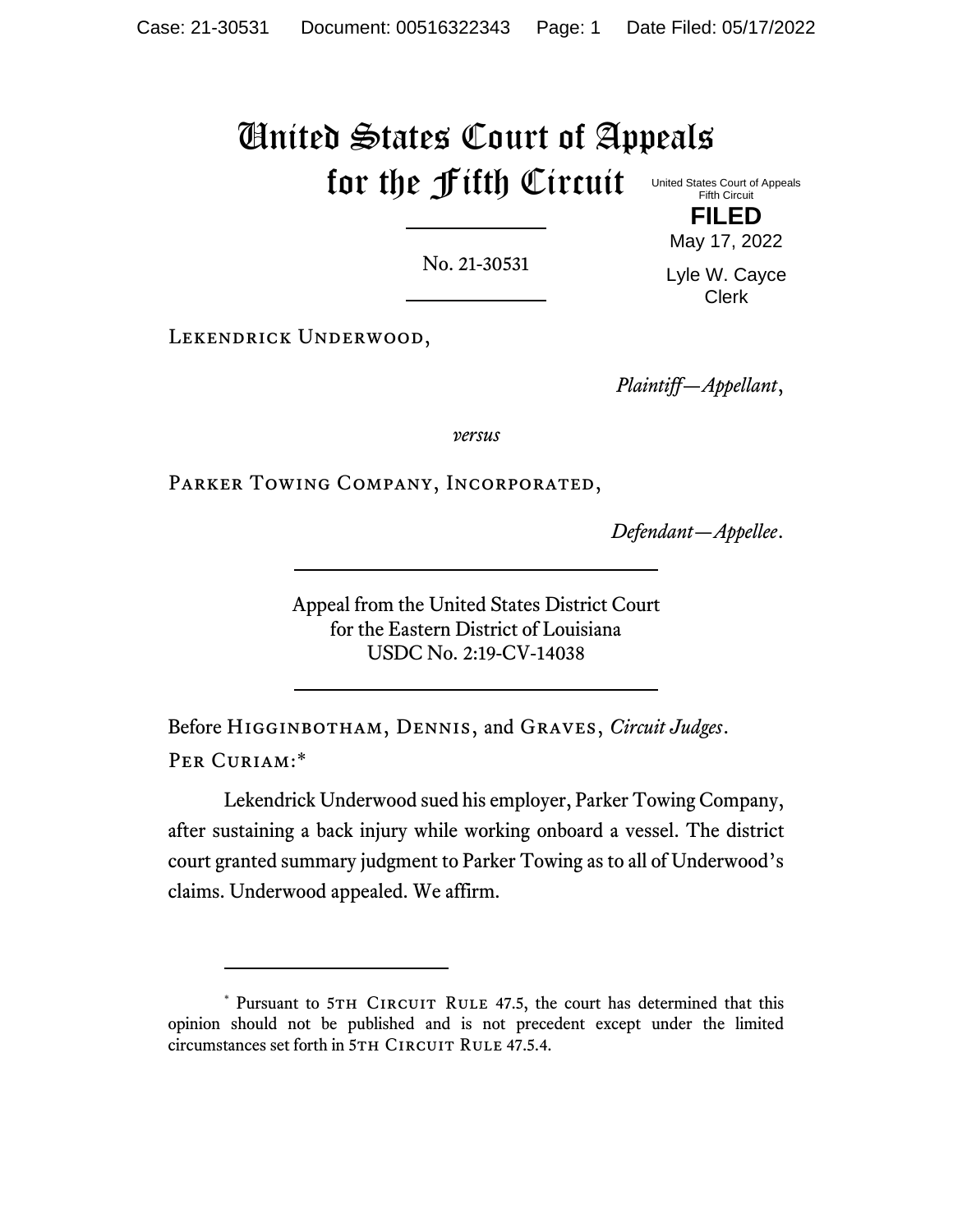## **I.**

Underwood began working as a deckhand for Parker Towing in 2008, primarily onboard the towboat M/V Miss Morgan. He was supervised by the ship's captain. Parker Towing provided training for Underwood through a deckhand school and on-the-job training, including safe lifting technique training. Parker Towing also required Underwood to take continual back safety tests and a physical examination, which included having to carry an 80 pound weight over a distance of 200 feet.

On October 31, 2019, the captain directed Underwood to pump rainwater out of the open cargo hold of a barge that was being towed by the Miss Morgan. This was a routine task which Underwood had performed before. Underwood carried a water pump from the Miss Morgan onto the barge, placed the pump on the deck of the barge, and then draped the pump's hose over the wall of the barge's cargo hold to reach the water in the bottom of the hold.

Adeckhand would often use a two-inch pump to perform this task, but there were no two-inch pumps available on the Miss Morgan. So, Underwood used a larger three-inch pump. Due to the height of the wall around the barge's cargo hold, a standard pump hose could not reach the water in the bottom of the cargo hold; this problem would typically call for the use of an extension hose. However, the only extension hose available had a hole in it. Instead, Underwood placed the pump on an overturned bucket, giving the pump sufficient height to reach the bottom of the cargo hold without an extension hose. Underwood claims that a Parker Towing captain previously showed him this workaround method. Underwood was able to use safe lifting techniques to place the pump on the bucket without incident.

When the pumping concluded, Underwood removed the 57-pound pump from the top of the bucket. Underwood claims that the height of the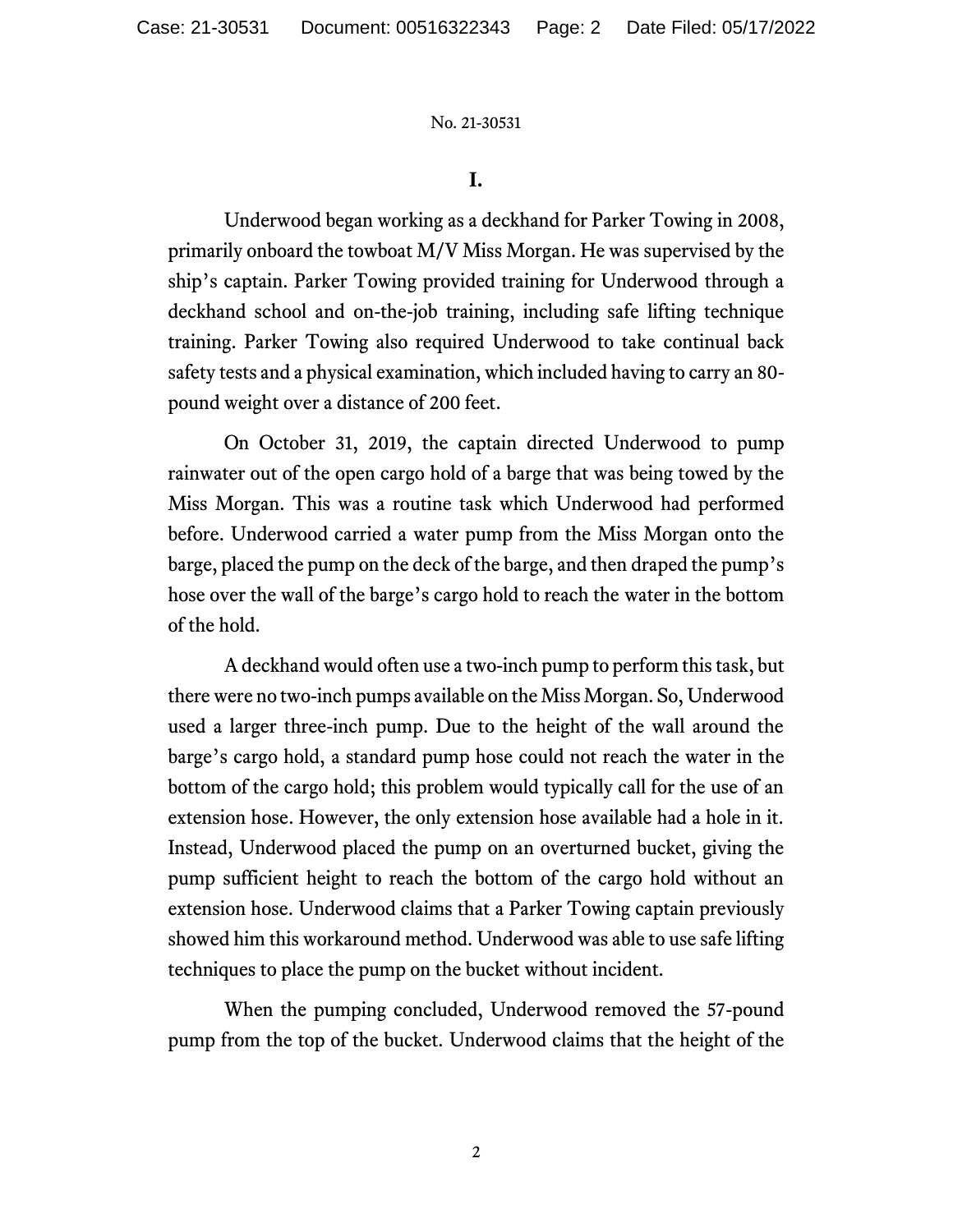pump on the bucket prevented him from using safe lifting techniques and that he twisted his back while lifting the pump off the bucket and felt a sharp pain in his back. Underwood did not tell his captain about the pain or report the incident on his departure report at the end of his shift. In the following days, Underwood reported having back pain and later required back surgery. Parker Towing approved and paid for the surgery under its cure benefits and provided maintenance payments.

Underwood sued Parker Towing seeking damages and arguing that his injury was due to the negligence of Parker Towing and its failure to provide a seaworthy vessel. Parker Towing moved for summary judgment, which the district court granted. Underwood timely appealed.

# **II.**

We review *de novo* a district court's grant of summary judgment.<sup>1</sup> "We must view all facts and evidence in the light most favorable to the non-moving party when considering a motion for summary judgment."<sup>2</sup> Summary judgment is proper "if the movant shows that there is no genuine dispute as to any material fact and the movant is entitled to judgment as a matter of law."<sup>3</sup> A summary judgment ruling "will be affirmed by this court when the nonmoving party fails to meet its burden to come forward with facts and law demonstrating a basis for recovery that would support a jury verdict."<sup>4</sup>

<sup>1</sup> *Terral River Serv., Inc. v. SCF Marine Inc.*, 20 F.4th 1015, 1017 (5th Cir. 2021).

<sup>2</sup> *Juino v. Livingston Par. Fire Dist. No. 5*, 717 F.3d 431, 433 (5th Cir. 2013).

<sup>3</sup> Fed. R. Civ. P. 56(a).

<sup>4</sup> *Little v. Liquid Air Corp.*, 37 F.3d 1069, 1071 (5th Cir. 1994).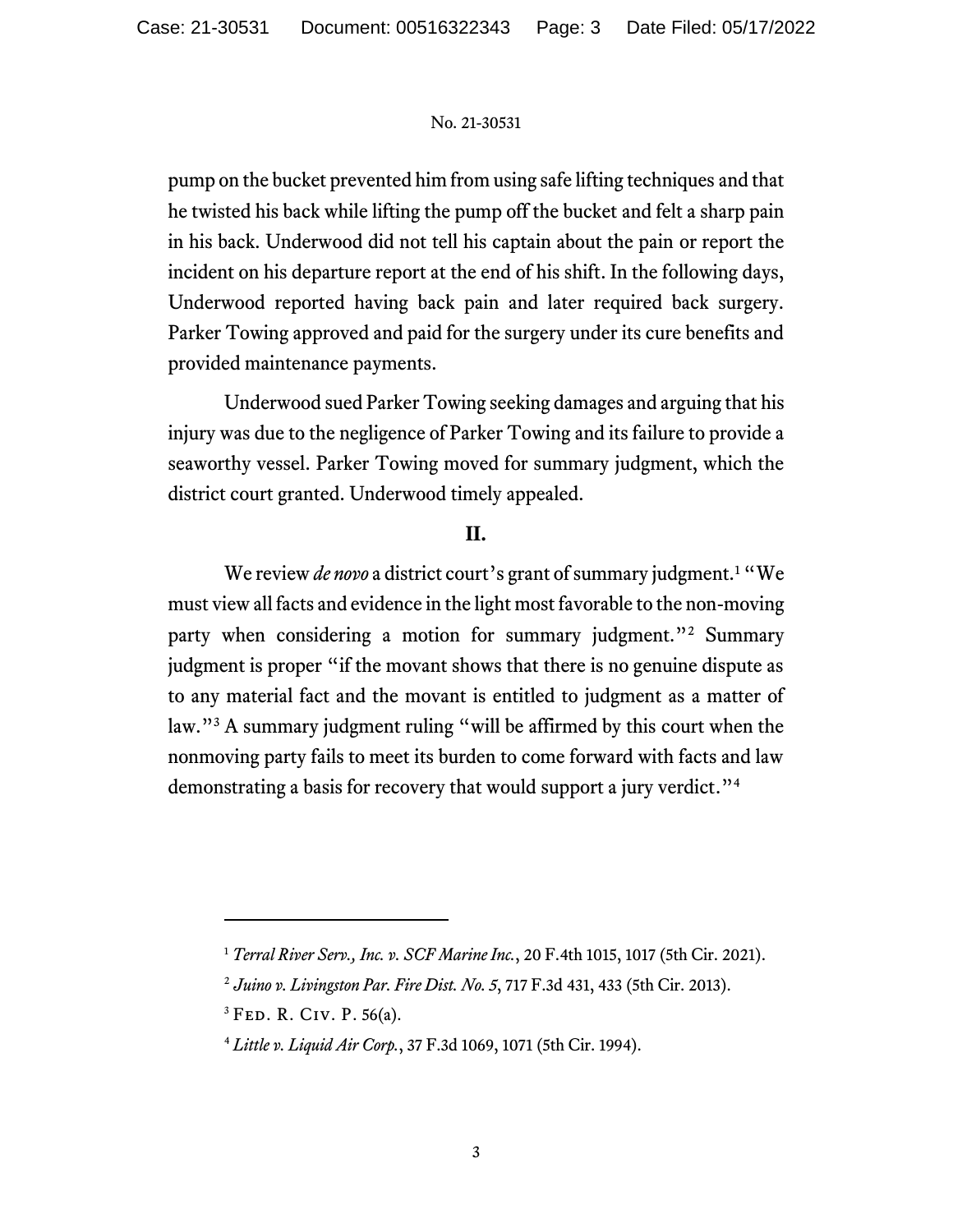### **III.**

Underwood argues that Parker Towing was negligent in its failure to provide a reasonably safe work environment by not giving adequate guidance or training as to the maximum weight its employees should lift and that this caused Underwood's injury.

Under the Jones Act,<sup>5</sup> "[a] seaman is entitled to recovery ... if his employer's negligence is the cause, in whole or in part, of his injury."<sup>6</sup> An employer may be held liable where its negligence caused the seaman's injury in "even the slightest" way.<sup>7</sup> While an employer is obligated to provide a reasonably safe work environment, a seaman is obligated to act with the ordinary prudence of a reasonable seaman in like circumstances, including one of similar training and experience.<sup>8</sup> Thus, comparative negligence bars a seaman from recovering under the Jones Act for damages sustained as a result of his own fault.<sup>9</sup> Additionally, "the employer must have notice and the opportunity to correct an unsafe condition before liability attaches. The standard of care is not what the employer subjectively knew, but rather what it objectively knew or should have known."<sup>10</sup>

Underwood does not contest that Parker Towing's Deckhand Manual instructed deckhands to ask for help if a load was too heavy, that Parker

7 *Id*.

<sup>5</sup> 46 U.S.C. § 30104.

<sup>6</sup> *Gautreaux v. Scurlock Marine, Inc.*, 107 F.3d 331, 335 (5th Cir. 1997) (en banc).

<sup>8</sup> *Id.* at 339.

<sup>9</sup> *Miles v. Melrose*, 882 F.2d 976, 984 (5th Cir. 1989), *aff'd sub nom. Miles v. Apex Marine Corp.*, 498 U.S. 19 (1990).

<sup>10</sup>*Colburn v. Bunge Towing, Inc.*, 883 F.2d 372, 374 (5th Cir. 1989) (internal citations removed).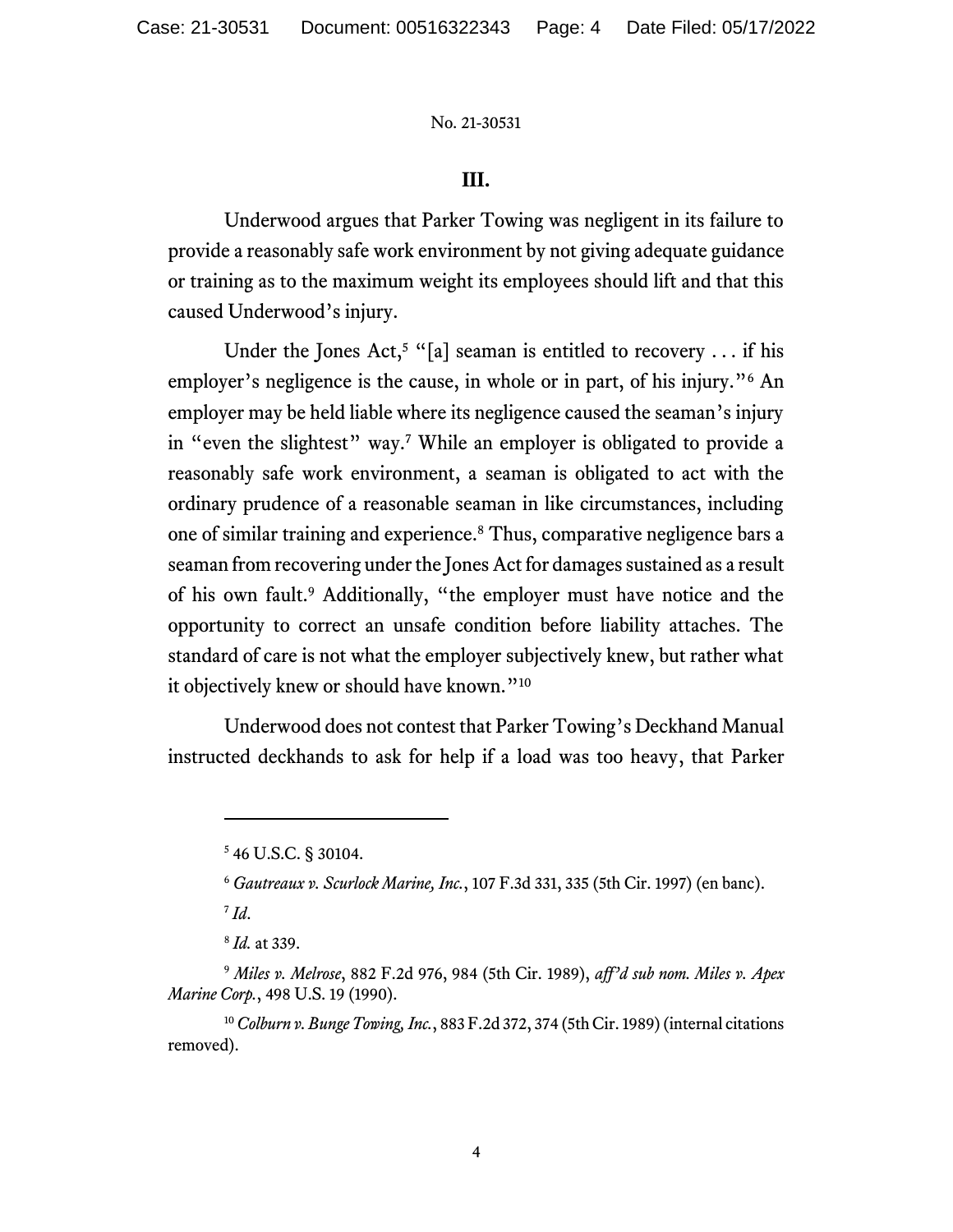Towing routinely trained him on safe lifting techniques, and that he failed to use those techniques when lifting the pump. Instead, he alleges that Parker Towing should not have assigned him the task of lifting the pump without first establishing a clear limit as to the number of pounds he should lift.

We cannot conclude that Parker Towing created an unsafe work environment by assigning Underwood the task of moving the 57-pound pump without establishing a numerical lifting limit for its employees. Parker Towing could rely on Underwood to exercise reasonable care, and "a seaman may fail to observe proper care for his own safety in failing to seek the help of others aboard ship, once he realizes or should realize that an assigned task is beyond his individual physical capacity."<sup>11</sup> A deckhand with training on how to safely lift objects and ten years of experience routinely dealing with similar equipment should have realized if this task was beyond his capacity.<sup>12</sup> Underwood also admits that he could have told the captain if he assessed that lifting the pump posed a danger, but he did not do so.

It was not the weight of the pump alone that caused the injury, as Underwood was initially able to lift the pump onto the bucket without incident. Rather, the weight was made dangerous by Underwood's unsafe lifting technique, which he used despite Parker Towing's policy requiring safe lifting techniques.

Underwood also contends that the danger arose because he employed the workaround method of using the bucket—a method a Parker Towing captain taught him—and that once the pump was on the bucket, he could not use safe lifting techniques. But the bucket method was not inherently dangerous as it is undisputed that Underwood had used this method before.

<sup>11</sup> *Moschi v. S. S. Edgar F. Luckenbach*, 424 F.2d 1060, 1061 (5th Cir. 1970).

<sup>12</sup> *See Thomas v. Diamond M Drilling Co.*, 569 F.2d 926 (5th Cir. 1978).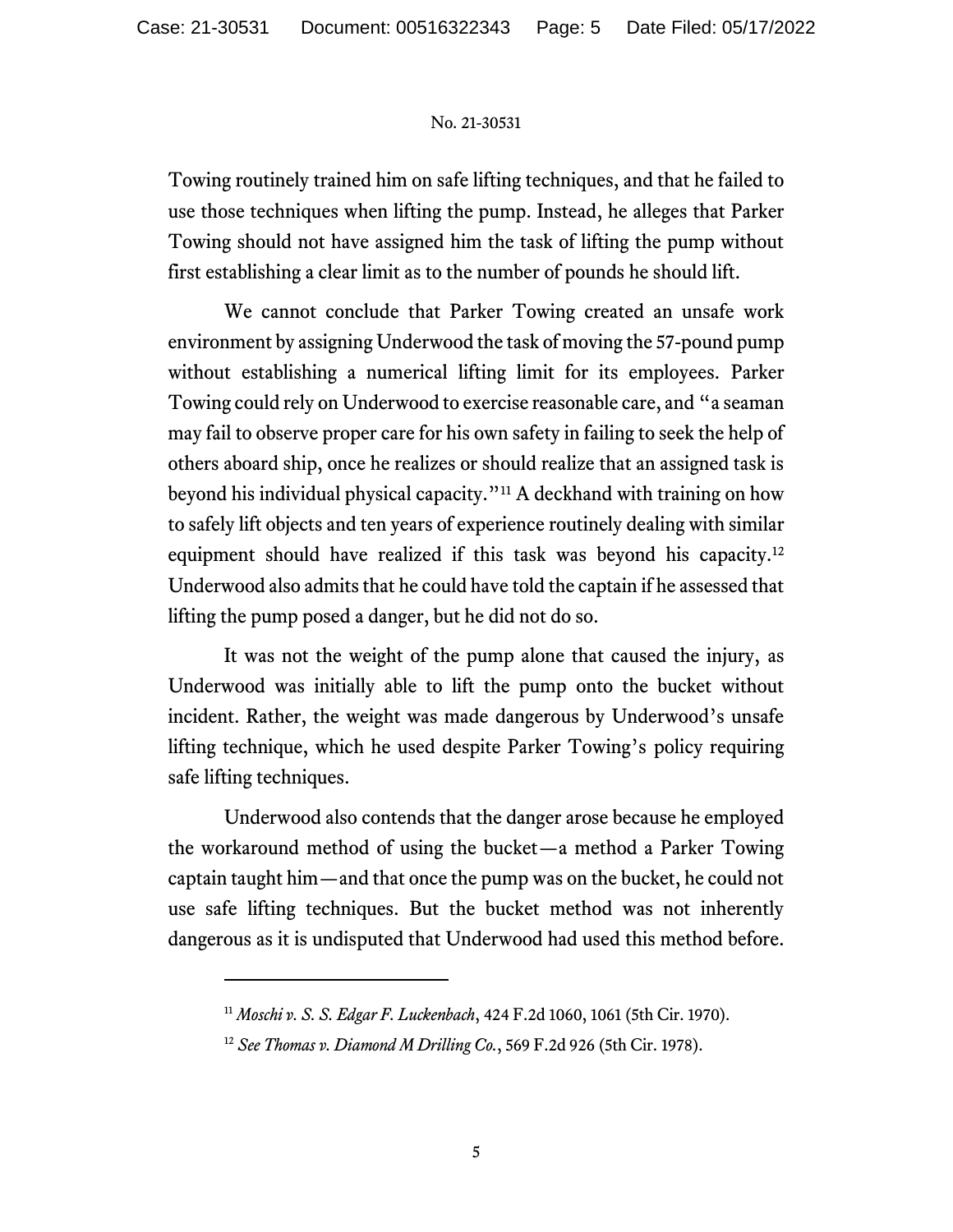Again, it was the use of unsafe lifting techniques that made the bucket method dangerous here. And if Underwood determined that he could not use safe lifting techniques to get the pump off the bucket, he could have told his captain or asked for assistance, but he did not.

Given the training and prior execution of this task by Underwood without injury and the available assistance, Parker Towing had no reason to know there was a danger to Underwood. Parker Towing was not negligent giving its deckhands discretion to determine personal lifting limits rather than designating a numerical limit. As Underwood failed to establish a genuine issue of material fact as to whether Parker Towing failed to maintain a reasonably safe work environment, the grant of summary judgment to Parker Towing was proper.

## **IV.**

Underwood also argues that the Miss Morgan was unseaworthy. "For a vessel to be found unseaworthy, the injured seaman must prove that the owner has failed to provide a vessel, including her equipment and crew, which is reasonably fit and safe for the purposes for which it is to be used.<sup>"13</sup> Unseaworthiness can arise from a number of circumstances, such as defective equipment, appurtenances in disrepair, or an unfit crew.<sup>14</sup> "To establish the requisite proximate cause in an unseaworthiness claim, a plaintiff must prove that the unseaworthy condition played a substantial part in bringing about or actually causing the injury and that the injury was either

<sup>13</sup> *Jackson v. OMI Corp.*, 245 F.3d 525, 527 (5th Cir. 2001).

<sup>14</sup> *Usner v. Luckenbach Overseas Corp.*, 400 U.S. 494, 499 (1971).